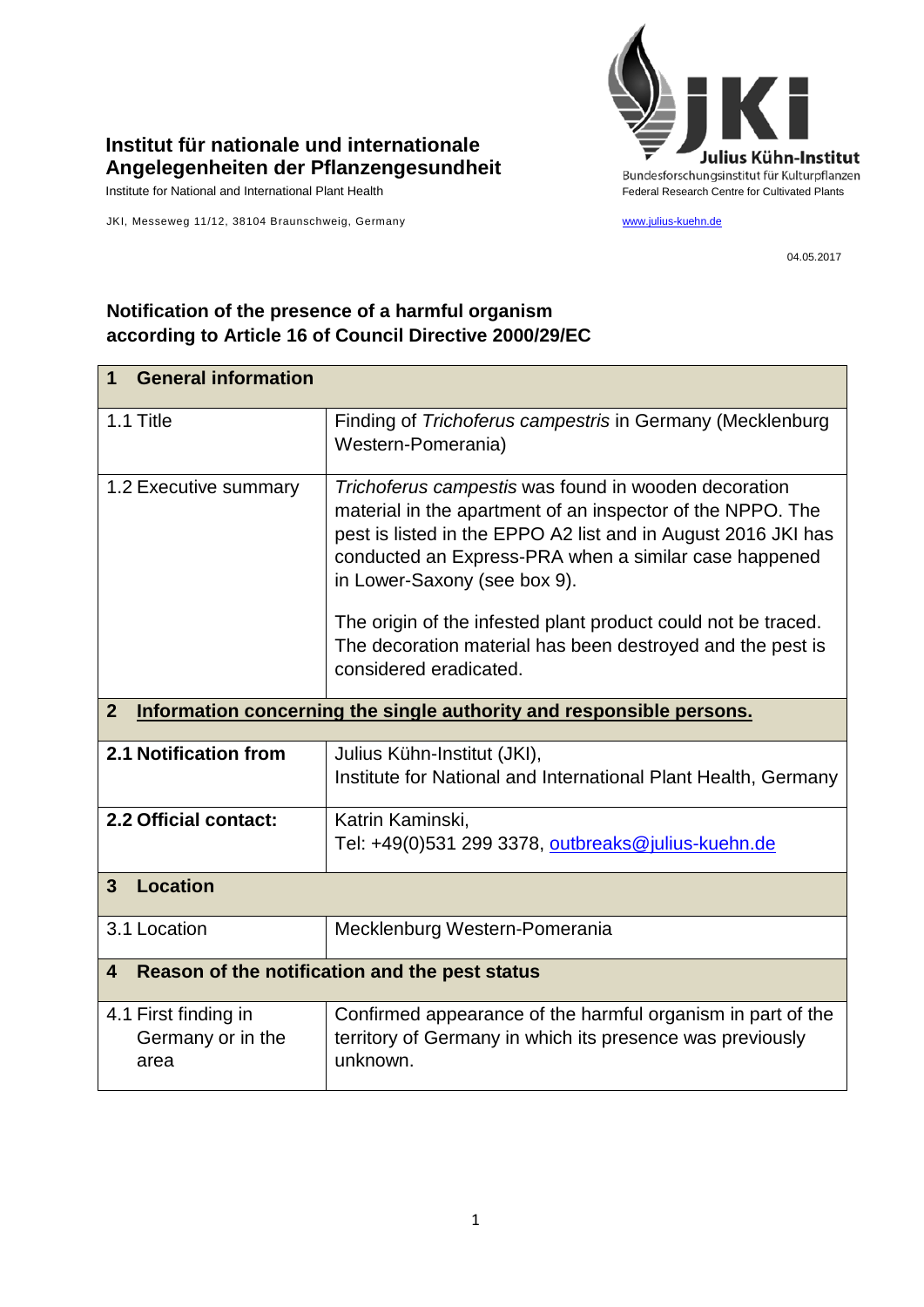| 4.2 Pest status of the area where<br>the harmful organism has been<br>found present, after the official<br>confirmation.                 | Absent, pest found present but eradicated                                                                                                            |  |
|------------------------------------------------------------------------------------------------------------------------------------------|------------------------------------------------------------------------------------------------------------------------------------------------------|--|
| 4.3 Pest status in Germany before<br>the official confirmation of the<br>presence, or suspected<br>presence, of the harmful<br>organism. | Absent, pest eradicated                                                                                                                              |  |
| 4.4 Pest status in Germany after<br>the official confirmation of the<br>presence of the harmful<br>organism.                             | Absent, pest eradicated                                                                                                                              |  |
| Finding, sampling, testing and confirmation of the harmful organism.<br>5                                                                |                                                                                                                                                      |  |
| 5.1 How the presence or<br>appearance of the harmful<br>organism was found.                                                              | Information was submitted by other persons.<br>The pest was found in a wooden decoration<br>article in the apartment of a plant health<br>inspector. |  |
| 5.2 Date of finding:                                                                                                                     | 28.11.2016                                                                                                                                           |  |
| 5.3 Sampling for laboratory<br>analysis.                                                                                                 | 01.06.2017                                                                                                                                           |  |
| 5.4 Name and address of the<br>Laboratory.                                                                                               | Julius Kühn-Institut (JKI), Institut for National<br>and International Plant Health, Messeweg 11-<br>12, 38104 Braunschweig                          |  |
| 5.5 Diagnostic method.                                                                                                                   | PCR and sequencing according to PM7/129<br>(DNA barcoding as an identification tool for a<br>number of regulated pests)                              |  |
| 5.6 Date of official confirmation of<br>the harmful organism's identity.                                                                 | 08.02.2017                                                                                                                                           |  |
| Infested area, and the severity and source of the outbreak in that area.<br>6                                                            |                                                                                                                                                      |  |
| 6.1 Size and delimitation of the<br>infested area.                                                                                       | 1 plant product                                                                                                                                      |  |
| 6.2 Characteristics of the infested<br>area and its vicinity.                                                                            | Physically closed conditions: private site other<br>than greenhouse                                                                                  |  |
| 6.3 Infested plant(s), plant                                                                                                             | Wooden decoration material, presumably hard                                                                                                          |  |